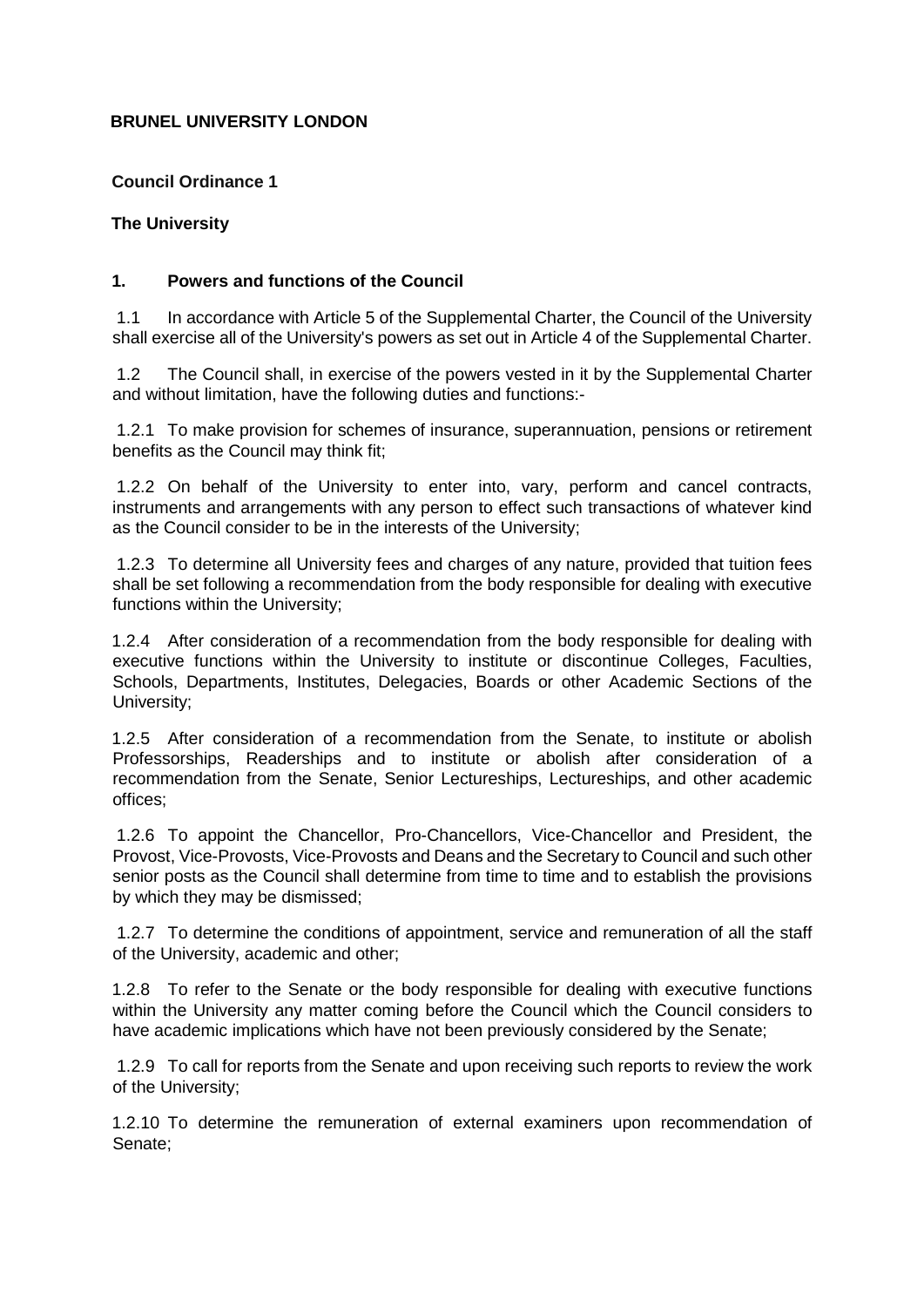1.2.11 To confer, after report from a Joint Committee of the Council and the Senate, Honorary Degrees;

1.2.12 To confer, on the recommendation of the Senate, the title of Emeritus Professor, Honorary Fellow or Honorary Professor, Reader or Lecturer;

1.2.13 On what it shall deem to be good cause to deprive persons of any Honorary Degrees or Titles conferred by the Council;

1.2.14 To make provision for research, enterprise, teaching, scholarship and learning within the University;

1.2.15 When a recommendation or proposal from the Senate is not acceptable to the Council, to inform the Senate of the Council's reasons for non-acceptance and to provide an opportunity for further comment by the Senate to the Council;

1.2.16 On the recommendation of the Senate to institute, subject to any conditions made by the Founders or external funders, Fellowships, Scholarships, Studentships, Exhibitions and Prizes, Bursaries and other Awards;

1.2.17 To provide for the recreation and welfare of the students and staff of the University;

1.2.18 To establish Joint Committees of the Council and of the Students' Union and to prescribe the method of appointment of such representatives and the functions of such Committees;

1.2.19 To appoint and determine the remuneration of the Auditor or Auditors;

1.2.20 To take such steps as it may think fit for the purpose of advancing the interests of the University, maintaining its efficiency, and making provision for and encouraging teaching, the pursuit of learning and the prosecution of research therein and to consider and if thought fit, approve or modify the University's Strategic Plan and to keep under review the extent to which the requirements of the plan have been met; and

1.2.21 To select a Seal for the University, to have the sole custody and use of the Seal and to approve arrangements for the use of the Seal on behalf of the Council and to receive reports on the use thereof.

# 2. **Delegation**

2.1 The Council may delegate its powers and functions in accordance with Ordinance 7.

#### 3. **Statement of Primary Responsibilities**

3.1 The Primary Responsibilities of Council are:

3.1.1 To make a contribution to and approve the mission, vision and strategic direction of the University. Subject to consultation with Senate on matters with implications for academic policy, to approve the long term academic and business plans and key performance indicators and to ensure that these meet the interests of the stakeholders and are compliant with the charitable objectives of the University.

3.1.2 To delegate authority to the Vice-Chancellor and President, as chief executive, for the academic, corporate, financial, estate and personnel management of the institution.